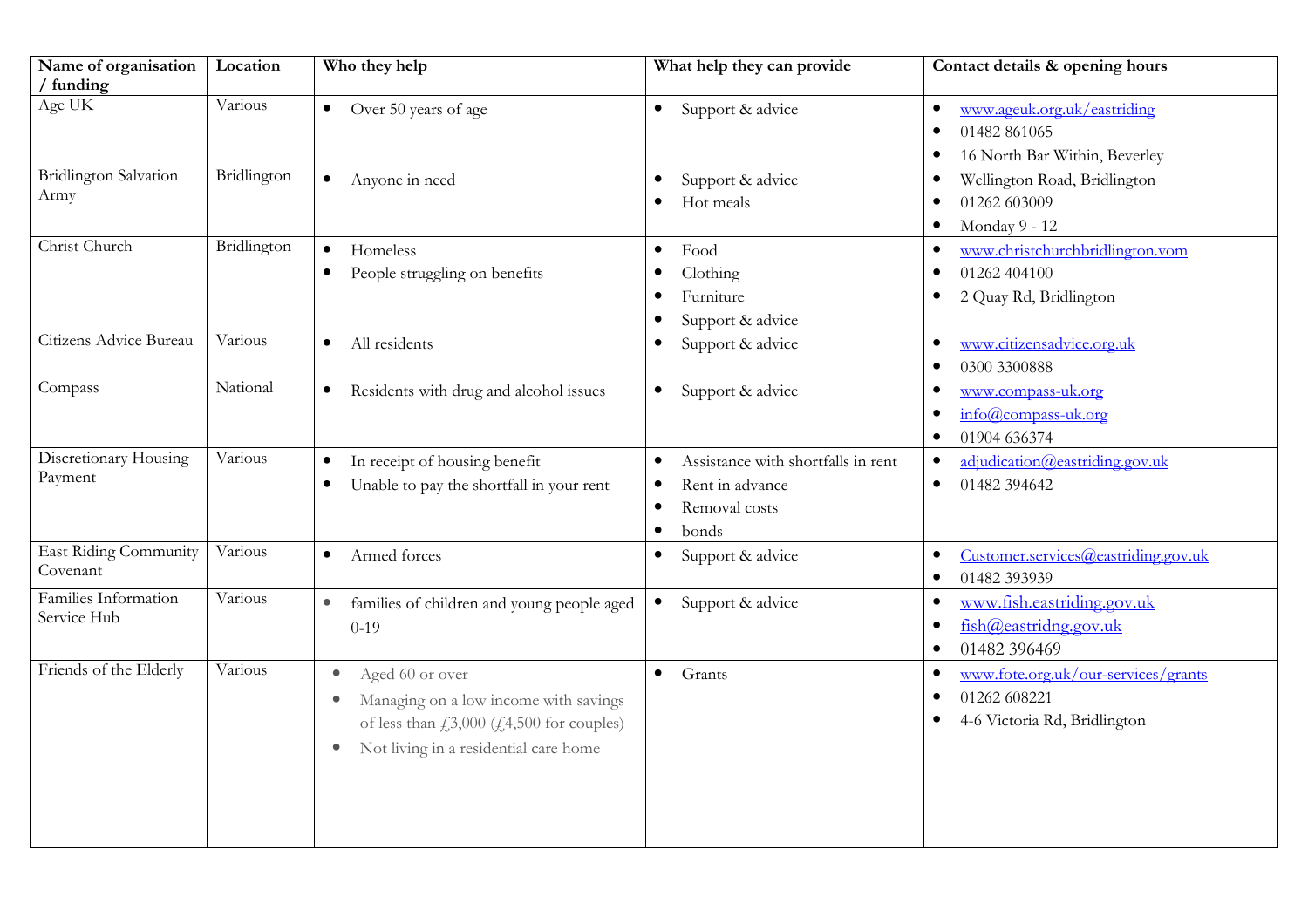| <b>Healthy Start</b>                    | National    | At least 10 weeks pregnant<br>$\bullet$<br>A child under four<br>$\bullet$<br>In receipt of Income Support, Income<br>$\bullet$<br>Based Job Seekers Allowance, Income<br>Related Employment & Support<br>Allowance, Child Tax Credits<br>Under 18 and pregnant (regardless of<br>$\bullet$<br>benefits) | Free baby milk<br>$\bullet$<br>Fresh or frozen fruit<br>٠<br>Fresh or frozen vegetables<br>$\bullet$<br>Milk<br>$\bullet$ | http://www.healthystart.nhs.uk/<br>$\bullet$                                                                                   |
|-----------------------------------------|-------------|----------------------------------------------------------------------------------------------------------------------------------------------------------------------------------------------------------------------------------------------------------------------------------------------------------|---------------------------------------------------------------------------------------------------------------------------|--------------------------------------------------------------------------------------------------------------------------------|
| Help 4 Heroes                           | National    | Ex-service men and women<br>$\bullet$                                                                                                                                                                                                                                                                    | Immediate financial support<br>$\bullet$                                                                                  | grants@helpforheroes.org.uk<br>$\bullet$<br>01725 513212<br>$\bullet$<br>$\bullet$                                             |
| Holderness Food Bank                    | Hornsea     | All residents<br>$\bullet$                                                                                                                                                                                                                                                                               | Food<br>$\bullet$                                                                                                         | www.holdernessfoodbank.org.uk<br>$\bullet$<br>01964 532531<br>$\bullet$                                                        |
| Homeless Prevention<br>Team             | Various     | All residents<br>$\bullet$                                                                                                                                                                                                                                                                               | <b>Bond Scheme</b><br>$\bullet$<br>Support & advice                                                                       | housing.services@eastriding.gov.uk<br>$\bullet$<br>01482 396301<br>$\bullet$                                                   |
| Hull & East Yorkshire<br>Credit Union   | Various     | All residents<br>$\bullet$                                                                                                                                                                                                                                                                               | Low cost affordable loans<br>$\bullet$<br>Straightforward bank accounts<br>٠                                              | www.hullandeycu.co.uk<br>$\bullet$<br>info@hullandeycu.co.uk<br>٠<br>01482 778753<br>01262 438233<br>01405 854564<br>$\bullet$ |
| Hull & East Yorkshire<br>Mind           | Various     | Residents with mild to moderate mental<br>$\bullet$<br>health problems                                                                                                                                                                                                                                   | Accommodation<br>$\bullet$<br>Support & advice<br>$\bullet$                                                               | www.minhey.co.uk<br>$\bullet$<br>$info(\hat{\theta})$ mindhey.co.uk<br>01482 240200<br>$\bullet$                               |
| Kingfisher Trust                        | Bridlington | $\bullet$<br>Homeless                                                                                                                                                                                                                                                                                    | Food<br>$\bullet$<br>Washing facilities<br>$\bullet$                                                                      | www.kingfishertrust.org<br>$\bullet$<br>Kathleen Brown: 01262 674311 & 07907675720<br>22 West St, Bridlington<br>$\bullet$     |
| <b>Local Links Network</b>              | Various     | All residents<br>$\bullet$                                                                                                                                                                                                                                                                               | Support & advice<br>$\bullet$                                                                                             | www.local-links.org.uk<br>$\bullet$                                                                                            |
| Mencap                                  | National    | All residents<br>$\bullet$                                                                                                                                                                                                                                                                               | Support & advice<br>$\bullet$                                                                                             | help@mencap.org.uk<br>$\bullet$<br>0808 8081111<br>$\bullet$                                                                   |
| Prevention of Domestic<br>Abuse Service | Various     | All residents<br>$\bullet$                                                                                                                                                                                                                                                                               | Support & advice<br>$\bullet$                                                                                             | www.eastriding.gov.uk<br>$\bullet$<br>01482 396368.<br>$\bullet$                                                               |